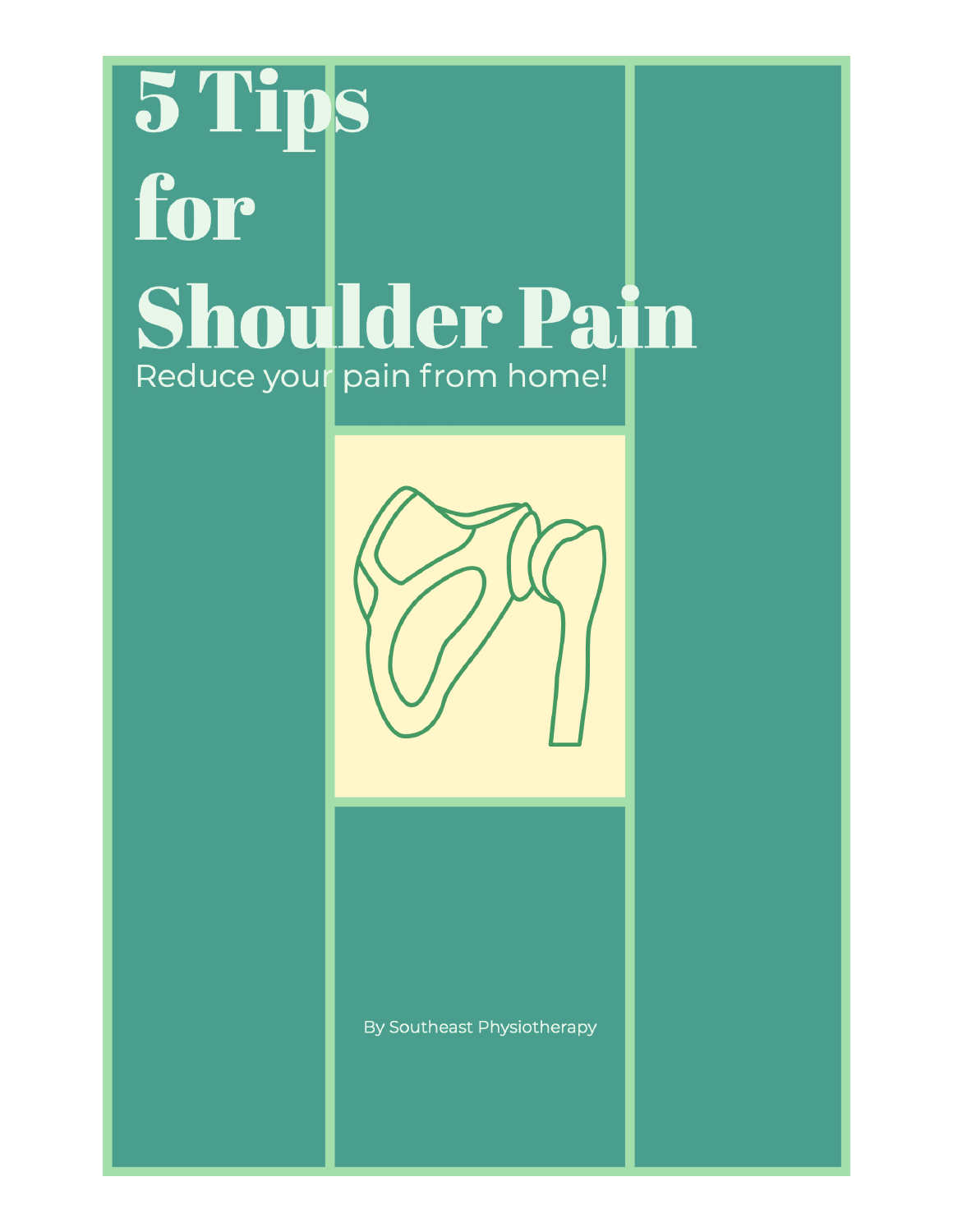### 1. Check Your Posture

The shoulder is a quite unstable joint. The structure of the joint in combination with the muscles and ligaments is uniquely designed to combine a huge range of motion and to control your hand in space to allow you to use ALL of the available motion.

The only way that your shoulder muscles line up nicely is if you keep your shoulders in a good position. The best way to maintain that position is to work on your neck, shoulder blade and upper back posture. You can do this by pulling your head back, squeezing your shoulder blades together and standing up or sitting up as straight as possible.

*The better your posture, the less your shoulders will hurt and the more range of motion will be available for you to move.* 

#### 2. Don't Sleep on Your Shoulder

Most people first notice their shoulder pain at night, when it wakes them up.

The vast majority of shoulder pain comes with some swelling in the rotator cuff and all around in the joint itself. **This is the discomfort that won't let you sleep**.

Sleep is vital for healing. Two great ways to sleep are on your back with a pillow under your elbow and hand on your stomach or sleeping on

2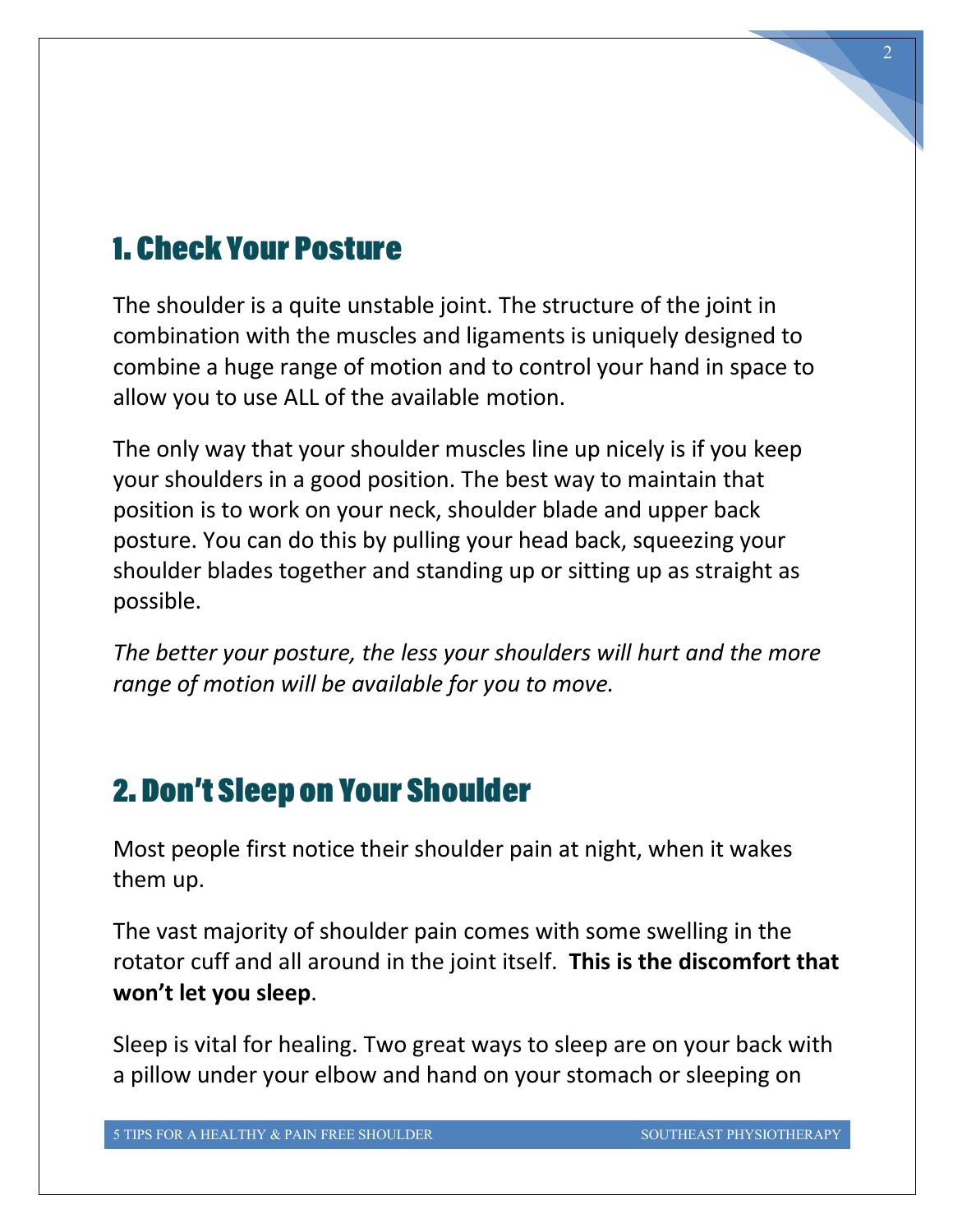your shoulder without pain with a small pillow under your painful arm's elbow.

### 3. Make Sure You Have Full Motion

The first thing that worsens when your shoulder starts to hurt is your range of motion. If you lose range of motion, it *can* be regained but takes a lot of work and time.

If you stretch the shoulder and work on the movement, it will calm the pain down and help to maintain the range of motion you currently have. This may include using a pulley system, climbing the wall with your hand, or using a stick.

### 4. Ice It

The BEST thing for swelling initially is to put ice on the shoulder!

Put the ice on for 10-15 minutes, right over the pain, and multiple times a day (at least 3 times a day; 1-2 hours between bouts). The ice should be cold, but not a painful cold.

## 5. Talk to a Physical Therapist about Your Pain